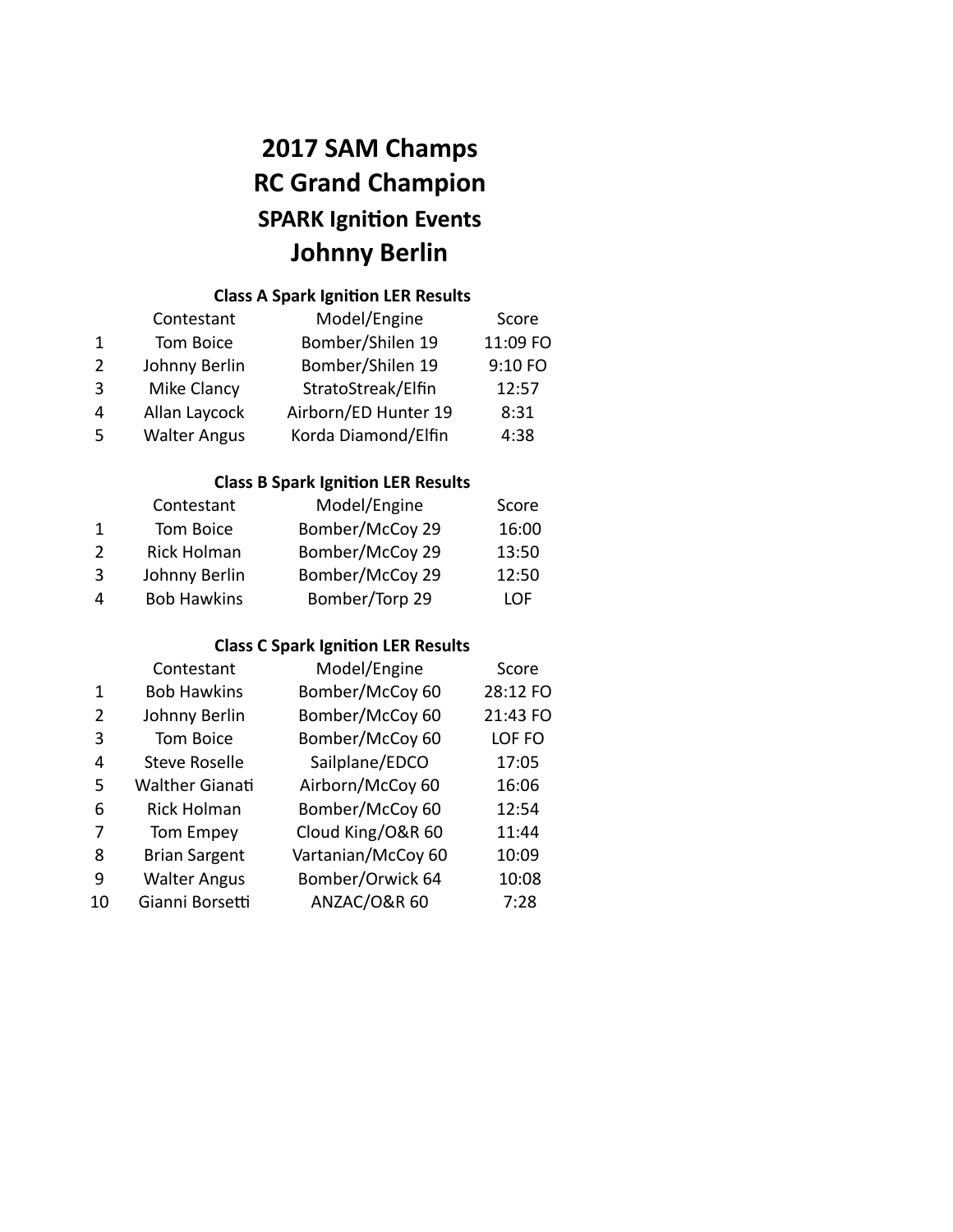#### **PURE Antique Results**

|   | Contestant           | Model/Engine       | Score      |
|---|----------------------|--------------------|------------|
| 1 | Johnny Berlin        | Bomber/McCoy 60    | 12:23 FO   |
| 2 | Tom Boice            | Bomber/McCoy 60    | 12:18 FO   |
| 3 | Rick Holman          | Bomber/McCoy 60    | 10:00      |
| 4 | Gabriele Montebelli  | Bomber/O&R 60      | 4:56       |
| 5 | <b>Brian Sargent</b> | Vartanian/McCoy 60 | 4:24       |
| 6 | <b>Bob Hawkins</b>   | Bomber/McCoy 60    | <b>DNF</b> |

## **TEXACO Spark Ignition Results**

|               | Contestant           | Model/Engine          | Score |
|---------------|----------------------|-----------------------|-------|
| 1             | Johnny Berlin        | Bomber/OS 60 FS       | 49:38 |
| $\mathcal{L}$ | <b>Bob Hawkins</b>   | Bomber/OS 75 FS       | 37:50 |
| ર             | <b>Steve Roselle</b> | Anderson Pylon/O&R 60 | 34:29 |
| 4             | Gabriele Montebelli  | Bomber/O&R 60         | 22:25 |
| -5            | Tom Boice            | Bomber/OS 20 FS       | 20:40 |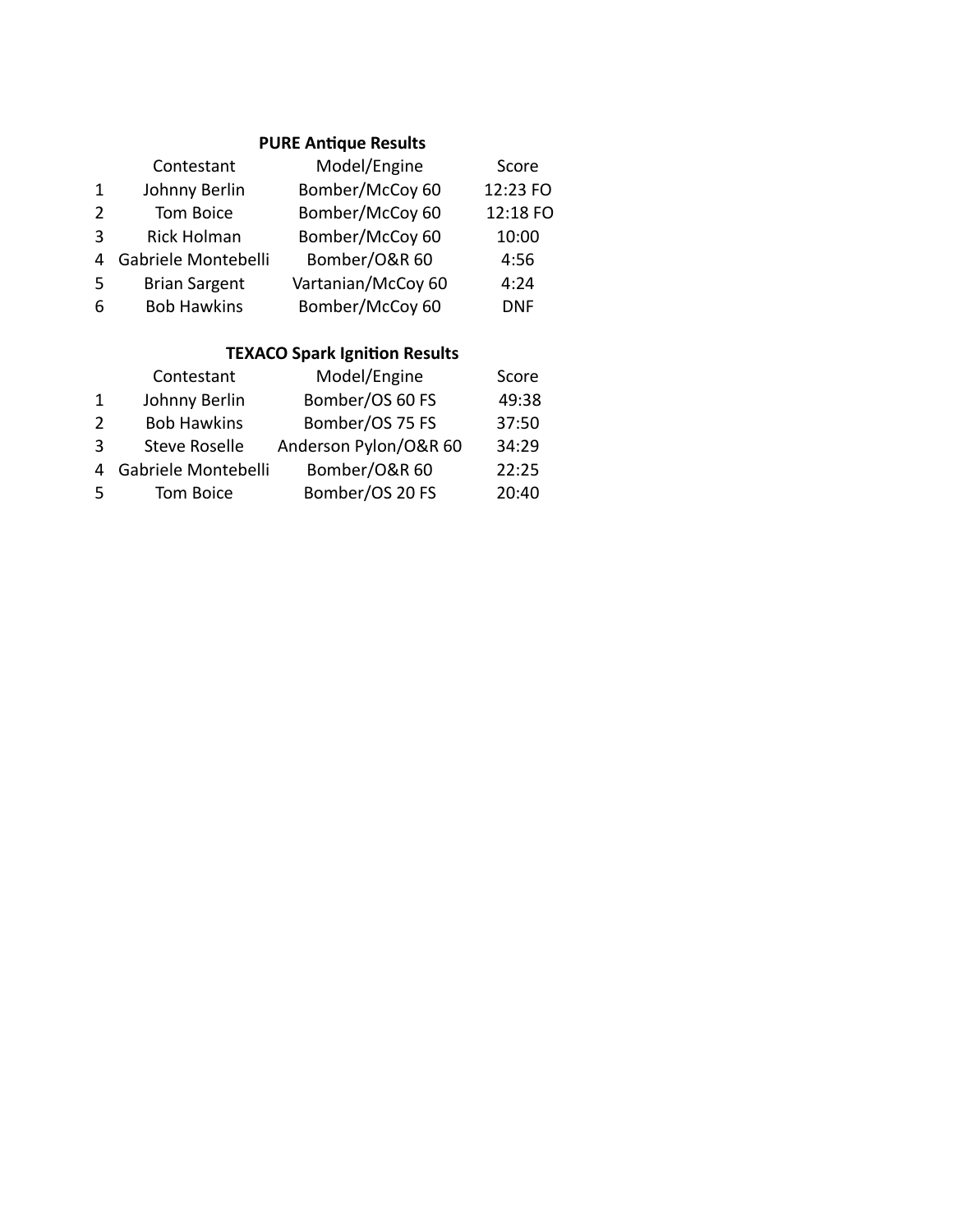# **2017 SAM Champs RC Grand Champion GLOW Ignition Events Ron Wyat**

## **Class A GLOW Ignition LER Results**

|               | Contestant           | Model/Engine              | Score   |
|---------------|----------------------|---------------------------|---------|
| 1             | Ron Wyatt            | Bomber/NovaRossi 20       | 7:24 FO |
| $\mathcal{L}$ | <b>Bob Hawkins</b>   | Bomber/Webra 19           | 4:48 FO |
| $\mathbf{R}$  | <b>Brian Sargent</b> | Anderson Pylon/ST 19      | 10:05   |
| 4             | Tom Empey            | Airborn/K&B 3.25          | 9:21    |
| -5            | <b>Rick Holman</b>   | Stardust Spl/NovaRossi 20 | 8:57    |

#### **Class B GLOW Ignition LER Results**

|               | Contestant         | Model/Engine        | Score   |
|---------------|--------------------|---------------------|---------|
| 1             | Ron Wyatt          | Bomber/ST 29        | 6:47 FO |
| $\mathcal{P}$ | <b>Bob Hawkins</b> | Bomber/Nelson 29    | 4:49 FO |
| 3             | Johnny Berlin      | Bomber/ST 29        | 4:28 FO |
| 4             | <b>Bob Angel</b>   | Stardust/Torp 29    | 16:00   |
| .5            | Tom Empey          | Playboy Sr./K&B 4.9 | 14:36   |
| 6             | Mike Clancy        | Zipper/K&B 23       | 8:27    |
| 7             | Gianni Borsetti    | ANZAC/ST 29         | 6:55    |
| 8             | <b>Rick Holman</b> | Bomber/Nelson 29    | 4:32    |

#### **Class C GLOW Ignition LER Results**

|              | Contestant             | Model/Engine             | Score   |
|--------------|------------------------|--------------------------|---------|
| $\mathbf{1}$ | Ron Wyatt              | Bomber/ST35              | 8:54 FO |
| 2            | <b>Bob Hawkins</b>     | Bomber/Nelson 40         | 6:12 FO |
| 3            | Johnny Berlin          | Stardust/ST 35           | 16:59   |
| 4            | <b>Walther Gianati</b> | Airborn/ST 40            | 12:56   |
| -5           | Tom Empey              | Kerswap/K&B 6.5          | 3:54    |
| 6            | Ralph Cooke            | Dallaire Sportster OS 75 | 3:45    |

#### **Antique GLOW Results**

| Contestant             | Model/Engine  | Score |
|------------------------|---------------|-------|
| <b>Walther Gianati</b> | Airborn/ST 40 | 19:29 |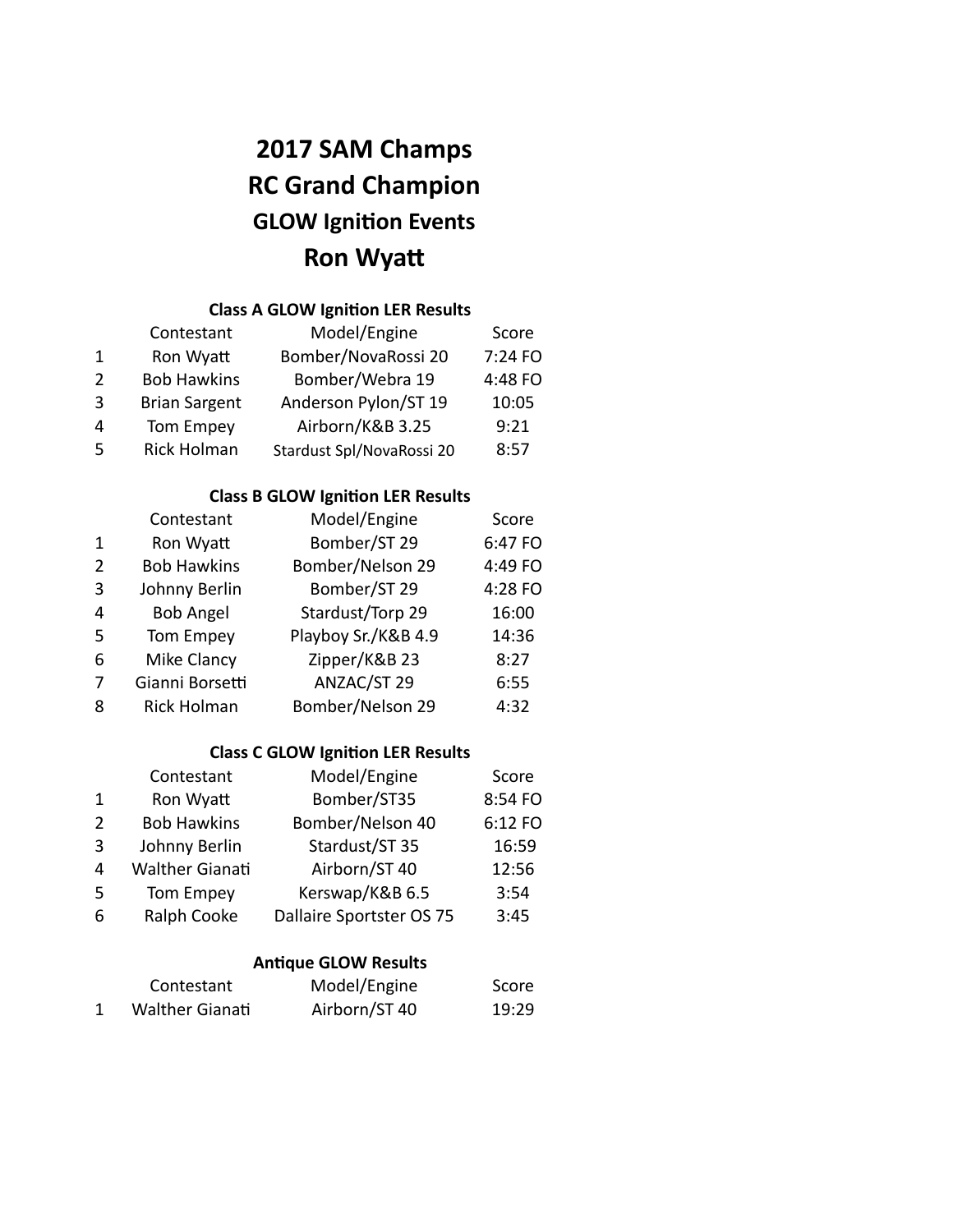## **TEXACO GLOW Ignition Results**

|               | Contestant             | Model/Engine             | Score |
|---------------|------------------------|--------------------------|-------|
|               | Ron Wyatt              | Bomber/OS 60 FS          | 41:28 |
| $\mathcal{P}$ | <b>Walther Gianati</b> | Airborn/PAW 40           | 25:20 |
| 3             | Ralph Cooke            | Dallaire Sportster OS 75 | 14:19 |
| 4             | <b>Bob Raadts</b>      | Bomber/OS 20 FS          | 11:02 |
| .5            | Tiziano Bortolai       | Sine 46/MVVS 60          | 7:50  |

#### **1/2 A TEXACO Results**

|              | Contestant             | Model/Engine | Score |
|--------------|------------------------|--------------|-------|
| $\mathbf{1}$ | Ron Wyatt              | Bomber       | 28:33 |
| 2            | Randall Krystocek      | <b>FUBAR</b> | 22:41 |
| 3            | Mike Clancy            | Playboy Sr.  | 21:24 |
| 4            | Jim Temple             | Rambler      | 15:38 |
| -5           | Tiziano Bortolai       | Jaded Maid   | 12:04 |
| 6            | <b>Walther Gianati</b> | Diavolo      | 8:07  |
| 7            | <b>Bob Angel</b>       | Playboy Jr.  | 6:03  |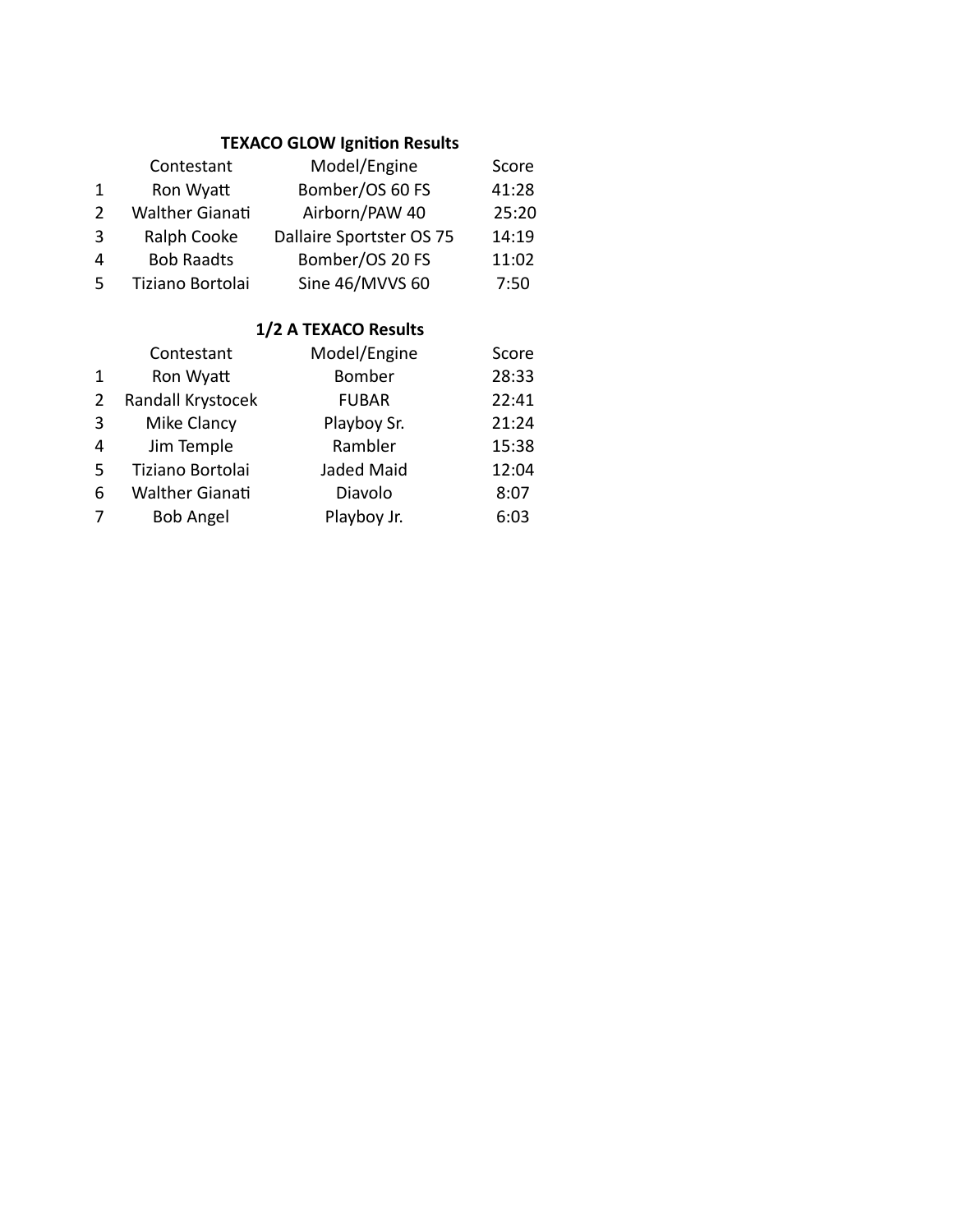# **2017 SAM Champs RC Grand Champion ELECTRIC Events Jim Wiseman**

#### **Electric LMR Results**

|    | Contestant           | Model/Engine         | Score    |
|----|----------------------|----------------------|----------|
| 1  | <b>Brian Sargent</b> | Anderson Pylon/Neu   | 15:46 FO |
| 2  | Jim Wiseman          | Bomber/Hacker        | 12:58 FO |
| 3  | <b>Steve Roselle</b> | Anderson Pylon/Neu   | 11:02 FO |
| 4  | Glen Poole Sr.       | Playboy/CBN          | 16:25    |
| 5  | Tom Empey            | Sailplane/eFlite 40  | 15:33    |
| 6  | Jim Temple           | Playboy/ExceedRocket | 12:36    |
| 7  | <b>Richard Dick</b>  | Playboy/Hacker 20    | 11:07    |
| 8  | Jack Hiner           | Airborn/1600         | 10:00    |
| 9  | Mario Mariani        | Vega 7/Hyperion      | 10:00    |
| 10 | Phil Bernhardt       | <b>Big Gull/Neu</b>  | 7:20     |
| 11 | Rick Holman          | <b>FUBAR/375</b>     | 4:38     |

### **Electric Texaco Results**

|               | Contestant           | Model/Engine         | Score |
|---------------|----------------------|----------------------|-------|
| 1             | Jack Hiner           | Airborn/Neu          | 35:24 |
| $\mathcal{P}$ | Jim Wiseman          | Leisure Bomber/Astro | 30:46 |
| 3             | Phil Bernhardt       | <b>Big Gull/Neu</b>  | 28:27 |
| 4             | Glen Poole Sr.       | Playboy/Acro 010     | 21:12 |
| .5            | <b>Brian Sargent</b> | Anderson Pylon/Neu   | 19:42 |
| 6             | <b>Steve Roselle</b> | Anderson Pylon/Neu   | 15:39 |
| 7             | Tom Empey            | Sailplane/eFlite 40  | LOF   |
| 8             | Jim Wiseman          | <b>FUBAR</b>         | 24:12 |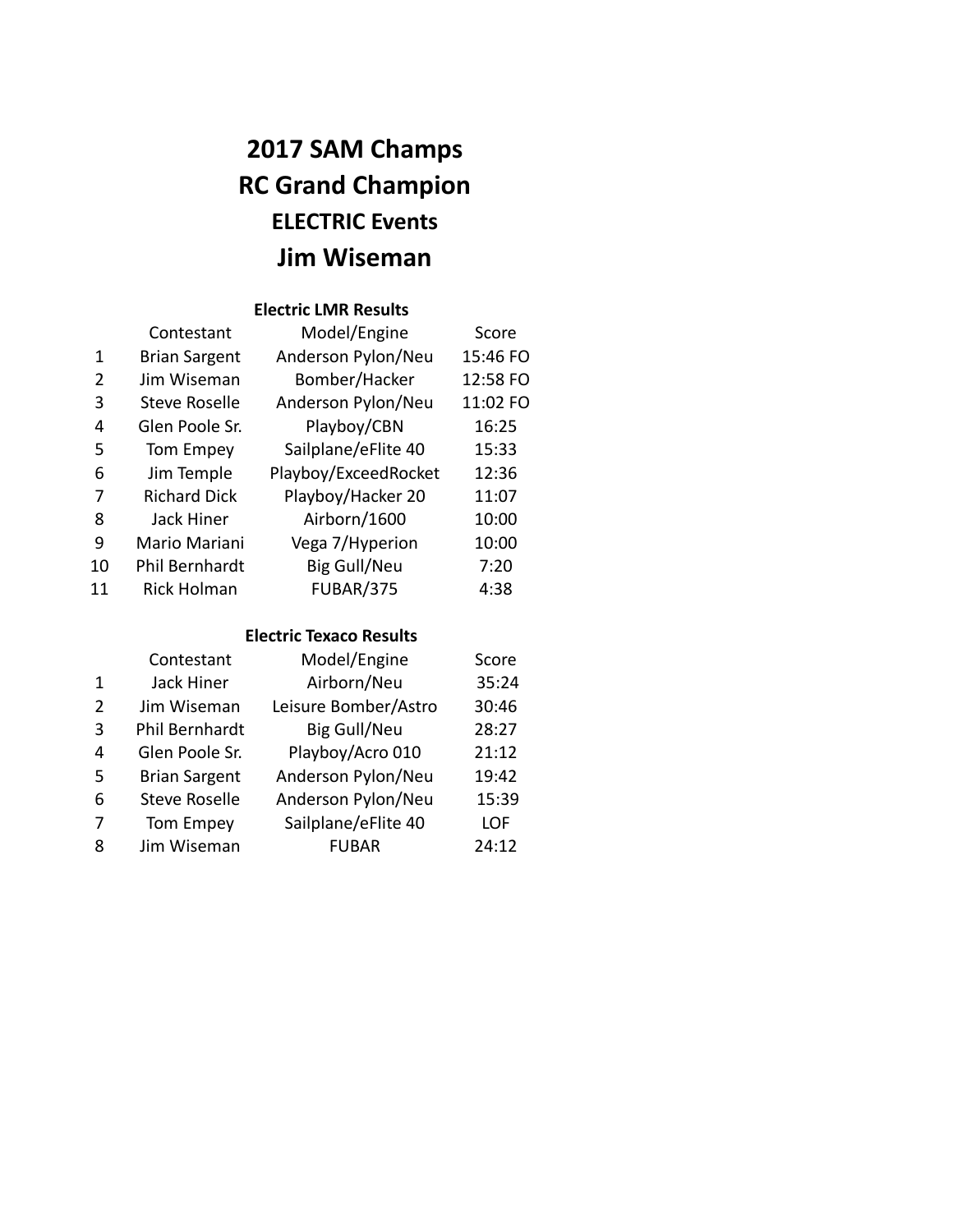## **Speed 400 LMR Results**

|                | Contestant               | Model/Engine              | Score |
|----------------|--------------------------|---------------------------|-------|
| 1              | <b>Brian Sargent</b>     | <b>Stardust Special</b>   | 26:50 |
| $\overline{2}$ | <b>Steve Roselle</b>     | <b>Stardust Special</b>   | 26:29 |
| 3              | Phil Bernhardt           | <b>Stardust Special</b>   | 25:28 |
| 4              | Loren Kramer             | Playboy Cabin             | 22:28 |
| 5              | Jim Wiseman              | <b>FUBAR</b>              | 22:14 |
| 6              | <b>Walter Angus</b>      | <b>FUBAR</b>              | 21:48 |
| 7              | <b>Richard Dick</b>      | Playboy                   | 21:39 |
| 8              | <b>Bob Angus</b>         | <b>FUBAR</b>              | 21:31 |
| 9              | Mike Young               | Bomber                    | 19:14 |
| 10             | Colin Widdison           | Playboy                   | 16:33 |
| 11             | Mike Clancy              | Airborn                   | 15:16 |
| 12             | Tom Empey                | Kerswap                   | 14:53 |
| 13             | <b>Maurizio Baccello</b> | Miss America              | 14:43 |
| 14             | <b>Bob Raadts</b>        | Bomber                    | 14:20 |
| 15             | <b>Bob Galler</b>        | Airborn                   | 13:54 |
| 16             | Glen Poole Sr.           | Playboy                   | 13:00 |
| 17             | Jim Temple               | <b>Dallaire Sportster</b> | 9:26  |
| 18             | Mike Myers               | Kerswap                   | 0:04  |
|                |                          |                           |       |

### **Spirit of SAM Electric Results**

|               | Contestant          | Model/Engine  | Score |
|---------------|---------------------|---------------|-------|
| 1             | Jack Hiner          | Wren/Neu      | 13:08 |
| $\mathcal{P}$ | Jim Wiseman         | Contender/Neu | 12:26 |
| 3             | Glen Poole Sr.      | Gollywock/Neu | 9:50  |
| 4             | <b>Bob Galler</b>   | Climber       | 8:27  |
| -5            | <b>Frank Galler</b> | Climber       | 2:02  |
| 6             | Jack Hiner          | Crusader      | 12:16 |

#### **Electric Wakefield Results**

|   | Contestant          | Model/Engine        | Score |
|---|---------------------|---------------------|-------|
|   | Glen Poole Sr.      | Hereward/S300       | 9:19  |
| 2 | Jim Wiseman         | Cleveland Gull/S300 | 9:13  |
| 3 | <b>Bob Galler</b>   | Eugene II           | 7:56  |
| 4 | <b>Richard Dick</b> | Gull                | 7:03  |
|   |                     |                     |       |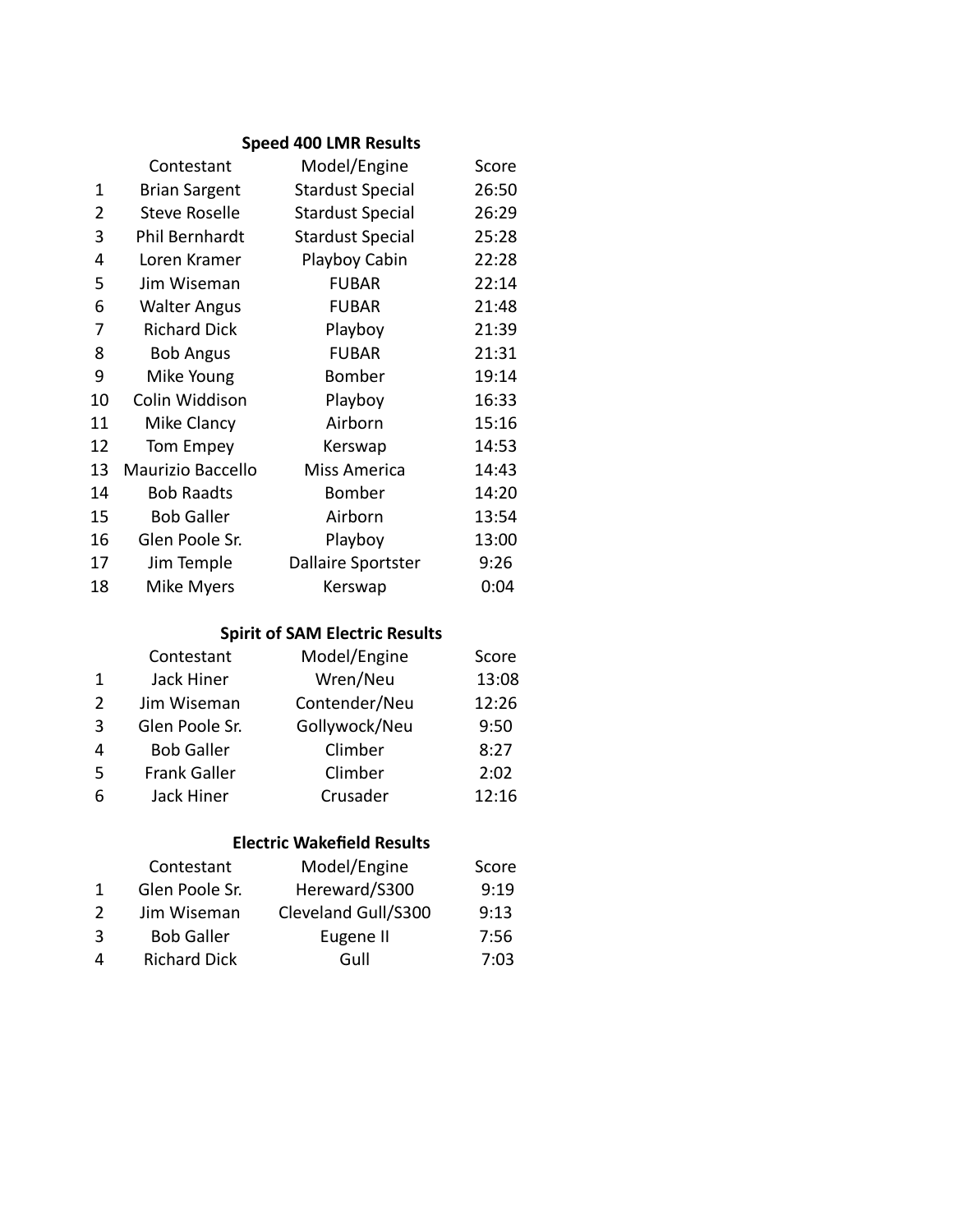# **2017 SAM Champs RC Special Events**

## **Speed 400 Special 90/10**

| Contestant           | Model                   | Score |
|----------------------|-------------------------|-------|
| Steve Roselle        | <b>Stardust Special</b> | 15:43 |
| <b>Walter Angus</b>  | <b>FUBAR</b>            | 14:04 |
| <b>Rick Holman</b>   | <b>FUBAR</b>            | 12:57 |
| Jim Wiseman          | <b>FUBAR</b>            | 12:00 |
| Mike Clancy          | <b>Tatone Atomizer</b>  | 11:46 |
| <b>Richard Dick</b>  | Kerswap                 | 11:15 |
| <b>Brian Sargent</b> | <b>Stardust Special</b> | 10:38 |
| Loren Kramer         | Playboy Cabin           | 10:35 |
| Mike Young           | <b>Bomber</b>           | 10:20 |
| Tom Empey            | Kerswap                 | 8:42  |
| <b>Bob Raadts</b>    | <b>Bomber</b>           | 8:08  |
| Maurizio Baccello    | Miss America            | 7:43  |
| Colin Widdison       | Playboy                 | 3:49  |
|                      |                         |       |

## **Speed 400 Special 120/10**

|    | Contestant           | Model                   | Score |
|----|----------------------|-------------------------|-------|
| 1  | <b>Walter Angus</b>  | <b>FUBAR</b>            | 20:00 |
| 2  | Steve Roselle        | <b>Stardust Special</b> | 19:34 |
| 3  | Loren Kramer         | Playboy Cabin           | 19:31 |
| 4  | <b>Brian Sargent</b> | <b>Stardust Special</b> | 18:11 |
| 5  | Jim Wiseman          | <b>FUBAR</b>            | 17:26 |
| 6  | Mike Clancy          | <b>Tatone Atomizer</b>  | 15:31 |
|    | <b>Richard Dick</b>  | Kerswap                 | 11:25 |
| 8  | <b>Bob Raadts</b>    | <b>Bomber</b>           | 11:09 |
| 9  | Maurizio Baccello    | Miss America            | 10:53 |
| 10 | Mike Young           | Bomber                  | 9:54  |
| 11 | Tom Empey            | Kerswap                 | 6:19  |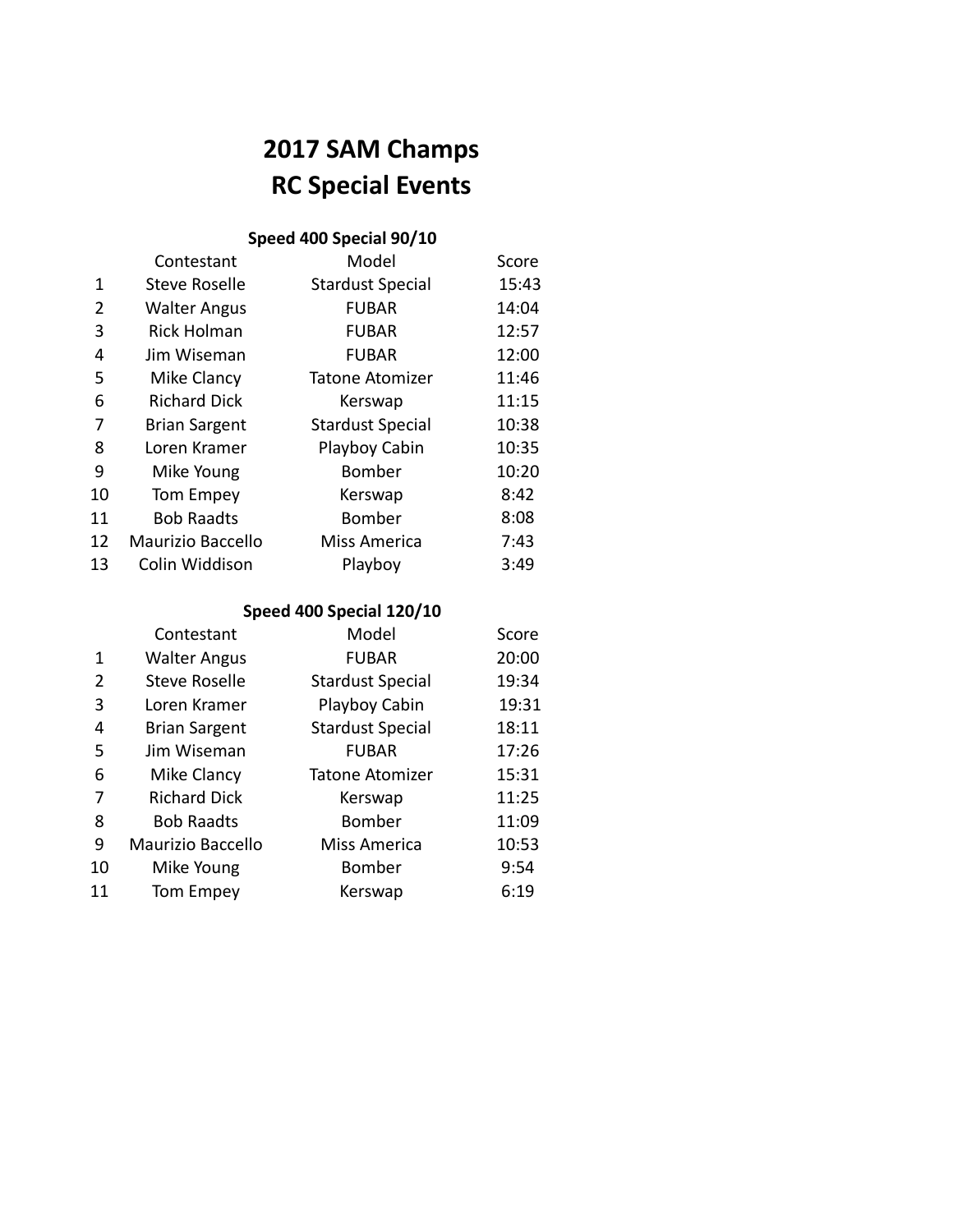|                |                         | <b>Ohlsson Sideport</b> |            |
|----------------|-------------------------|-------------------------|------------|
|                | Contestant              | Model/Engine            | Score      |
| 1              | Johnny Berlin           | Bomber                  | 15:16 FO   |
| 2              | Ron Wyatt               | <b>Comet Clipper</b>    | 7:29 FO    |
| 3              | Tom Empey               | <b>Cloud King</b>       | 6:16 FO    |
| 4              | Gabriele Montebelli     | Bomber                  | 4:32 FO    |
| 5              | <b>Steve Roselle</b>    | Anderson Pylon          | 4:17 FO    |
| 6              | Mike Clancy             | <b>Benny Boxcar</b>     | 1:35 FO    |
| 7              | <b>Bob Hawkins</b>      | <b>Bomber</b>           | <b>DNF</b> |
| 8              | <b>Rick Holman</b>      | <b>Benny Boxcar</b>     | <b>DNF</b> |
|                | <b>Old Time Gliders</b> |                         |            |
|                | Contestant              | Model                   | Score      |
| 1              | Glen Poole Sr.          | LuLu2                   | 7:14       |
| $\overline{2}$ | Mike Clancy             | Airborn                 | 5:30       |
| 3              | <b>Bob Galler</b>       | Sailwing 100            | 2:24       |
|                |                         | <b>Woodies</b>          |            |
| 1              | Larry Jolly             | <b>Grand Esprit</b>     | 30:00      |
| $\overline{2}$ | <b>Brian Sargent</b>    | Olly II                 | 10:08      |
| 3              | <b>Bob Angel</b>        | Windfree                | 6:40       |
| 4              | <b>Richard Dick</b>     | Gnome                   | 4:33       |
|                |                         | <b>Electric Replica</b> |            |
|                | Contestant              | Model                   | Score      |
| 1              | <b>Bob Galler</b>       | Simplex Clipper Mk II   | 15:16      |
| $\overline{2}$ | Allan Laycock           | Tomboy                  | 9:22       |
| 3              | <b>Bob Raadts</b>       | Powerhouse              | 8:51       |
| 4              | <b>Richard Dick</b>     | StratoStreak            | 7:39       |
| 5              | Jim Temple              | <b>Buccaneer</b>        | 5:59       |
| ∼<br>ь         | Loren Kramer            | Viking                  | 1:58       |
| 7              | Glen Poole Sr.          | <b>FUBAR</b>            | 0:00       |
|                |                         | <b>Class A Texaco</b>   |            |
|                | Contestant              | Model/Engine            | Score      |
| 1              | Tom Boice               | Bomber/OS 20 FS         | 29:20      |
| 2              | <b>Bob Raadts</b>       | Bomber/OS 20 FS         | 20:57      |
| 3              | <b>Brian Sargent</b>    | Anderson Pylon/ST19     | 10:43      |
| 4              | Tiziano Bortolai        | Jaded Maid/Diesel 1.5   | 5:31       |
| 5              | Tom Empey               | Airborn/K&B 3.25        | 1:12       |